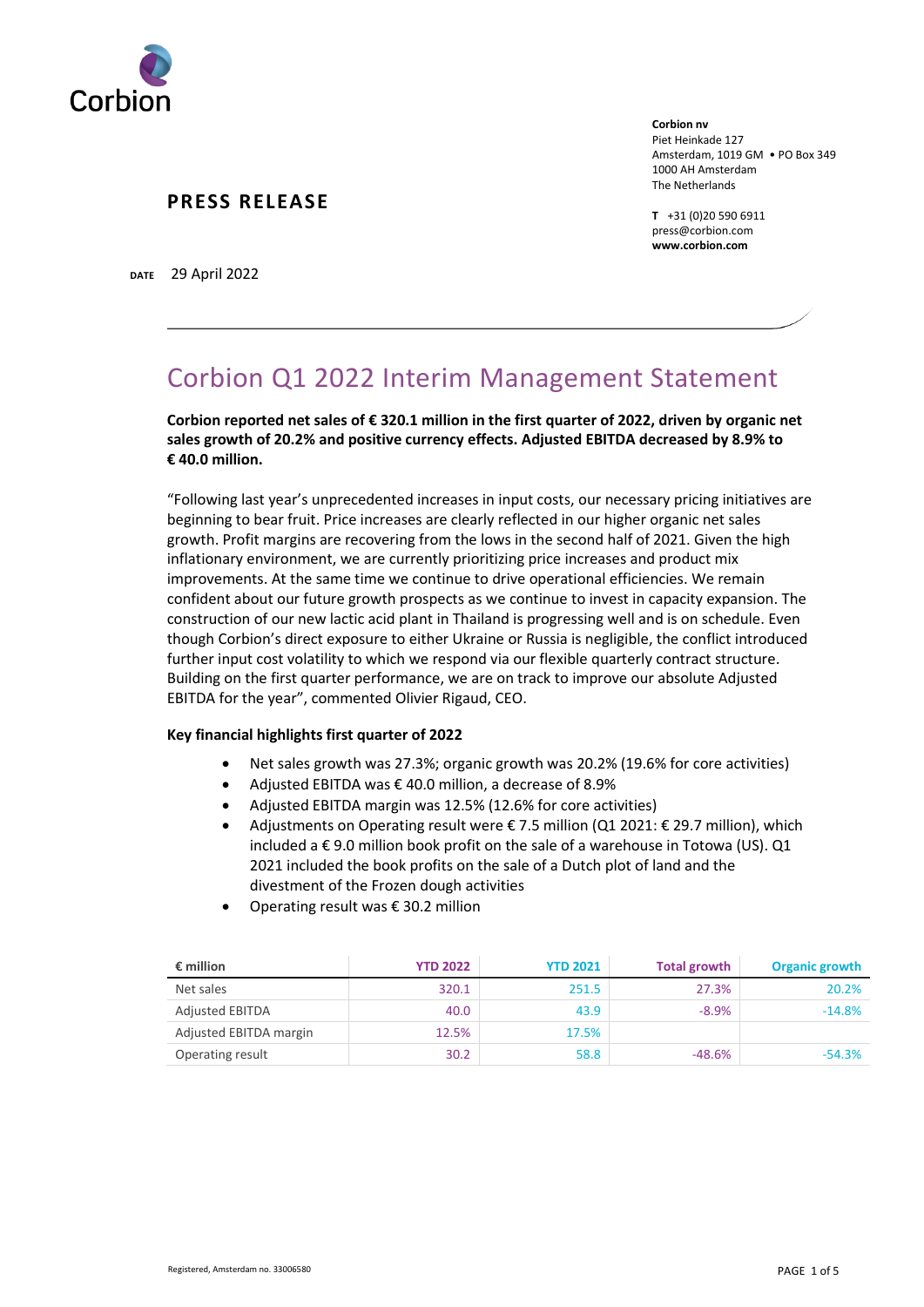

# Segment information

#### **Core activities**

Net sales in the core activities, which encompasses Sustainable Food Solutions, Lactic Acid & Specialties, and Incubator, increased by 26.3%, driven by organic net sales growth of 19.6% and 6.6% positive currency effects due to a stronger US dollar. The Adjusted EBITDA margin decreased from 17.4% to 12.6%.

#### **Sustainable Food Solutions**

Net sales in Sustainable Food Solutions increased organically by 15.6%. Organic growth was mostly driven by price and mix, while volumes were stable. In Functional Systems we continued to see growth driven by both volume and price/mix improvements. In Preservation and Single Ingredients, growth was driven by price/mix. The Adjusted EBITDA margin decreased from 16.7% to 11.6% due to the lagging effect of implementing higher prices, the dilutive effect of price increases on the margin, and last year's investments in organizational capabilities.

#### **Lactic Acid & Specialties**

Net sales in Lactic Acid & Specialties increased organically by 23.5%. The increase was driven by significant price increases across all product categories. Volume growth was mostly driven by sales to the TotalEnergies Corbion PLA joint venture. Esters (solvents for semiconductor and agrochemical industries), and Biopolymers performed well. The Adjusted EBITDA margin in Lactic Acid & Specialties declined from 24.6% to 20.6% due to the lagging effect of implementing higher prices, and the dilutive effect of price increases on the margin.

#### **Incubator**

Net sales increased organically by 73.1% driven by higher AlgaPrime DHA (omega-3) sales as the aquaculture sector is becoming more receptive to using sustainable feed ingredients, also driven by increased consumer awareness. Our AlgaPrime DHA business has now expanded into most major aquafeed producers. We expect to reach the EBITDA break-even point for the AlgaPrime DHA business in 2022 despite headwinds from higher input costs. Adjusted EBITDA losses for the Incubator increased from € -3.4 million in Q1 2021 to € -4.8 million in Q1 2022 mainly due to negative currency effects.

#### **Non-core activities**

Emulsifier net sales increased organically by 24.0%. This was driven by price/mix, while volumes declined slightly. The Adjusted EBITDA margin in non-core activities decreased from 17.6% to 12.1%, mostly because of the dilutive effect of the price increases.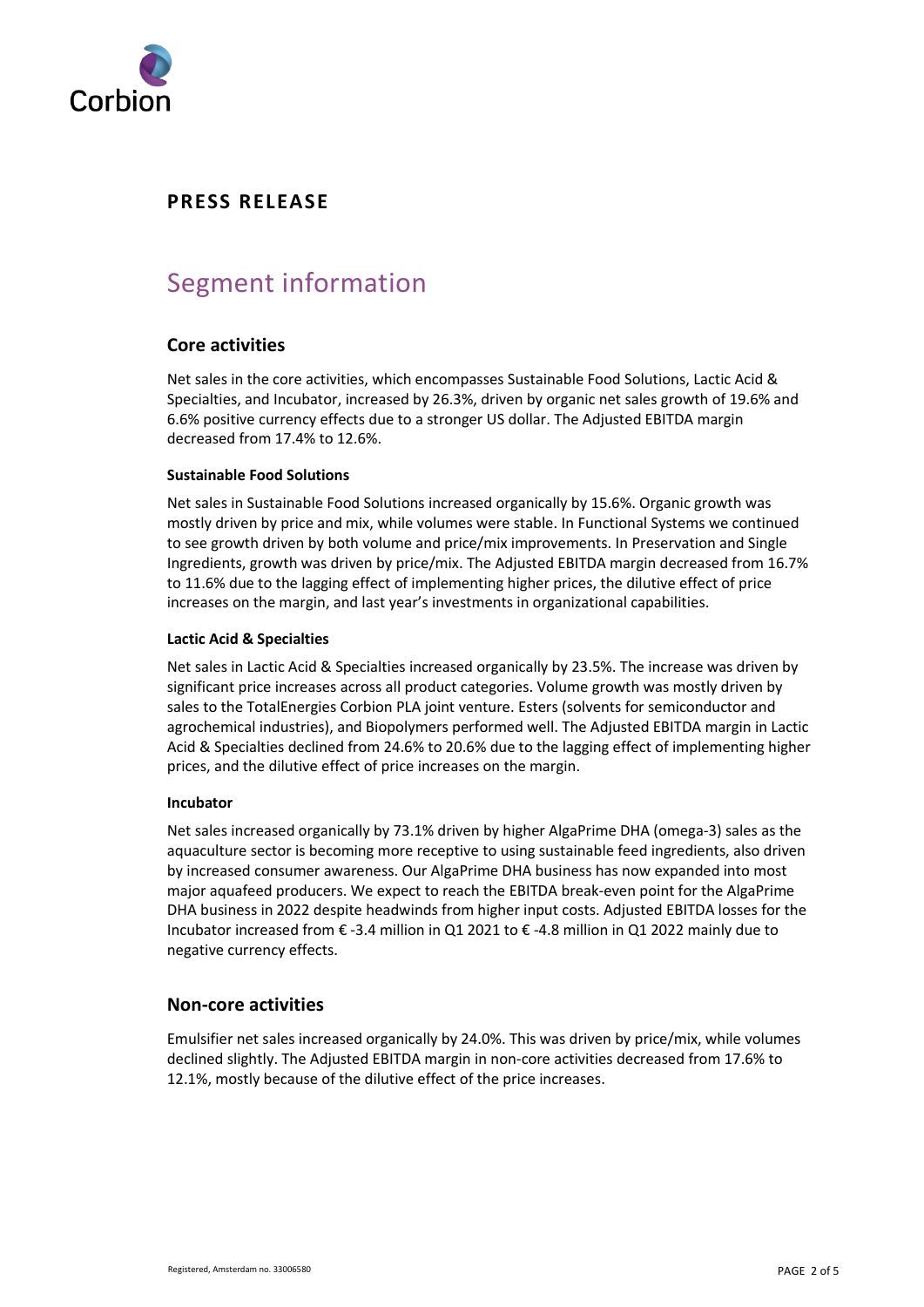

### **TotalEnergies Corbion PLA joint venture**

Sales increased by 29.6% in Q1 2022 (organic growth 20.5%). The EBITDA margin decreased from 42.9% to 32.5% as higher plant utilization rates were offset by higher lactic acid costs and higher freight rates.

| $\epsilon$ million $*$ | <b>YTD 2022</b> | <b>YTD 2021</b> |
|------------------------|-----------------|-----------------|
| Net sales              | 48.0            | 37.1            |
| <b>EBITDA</b>          | 15.6            | 15.9            |
| <b>EBITDA</b> margin   | 32.5%           | 42.9%           |

\* Results on 100% basis. Corbion owns 50% of TotalEnergies Corbion PLA

### **Outlook 2022**

We are encouraged by the successful implementation of our pricing actions. However, due to the continued global supply chain volatility, we leave our guidance unchanged at this early stage in the year. For our core business, we expect an organic sales growth rate of 15%-20% and an Adjusted EBITDA margin in the range of 12%-15% for the full year.

# **Financial results**

| Net sales                    | <b>Volume</b> | <b>Price/Mix</b> | <b>Organic</b> | <b>Currency</b> | <b>Acquisitions/</b><br>(Divestments) | <b>Total</b><br>growth |
|------------------------------|---------------|------------------|----------------|-----------------|---------------------------------------|------------------------|
| Q1 2022 vs Q1 2021           |               |                  |                |                 |                                       |                        |
| Core                         | 2.4%          | 16.8%            | 19.6%          | 6.6%            | 0.1%                                  | 26.3%                  |
| - Sustainable Food Solutions | $-0.1%$       | 15.8%            | 15.6%          | 7.2%            | 0.2%                                  | 23.0%                  |
| - Lactic Acid & Specialties  | 4.1%          | 18.7%            | 23.5%          | 5.1%            | 0.0%                                  | 28.6%                  |
| - Incubator                  | 52.2%         | 13.8%            | 73.1%          | 11.5%           | 0.0%                                  | 84.6%                  |
| Non-core                     | $-1.2%$       | 25.5%            | 24.0%          | 9.4%            | 0.0%                                  | 33.4%                  |
| <b>Total</b>                 | 2.0%          | 17.9%            | 20.2%          | 7.0%            | 0.1%                                  | 27.3%                  |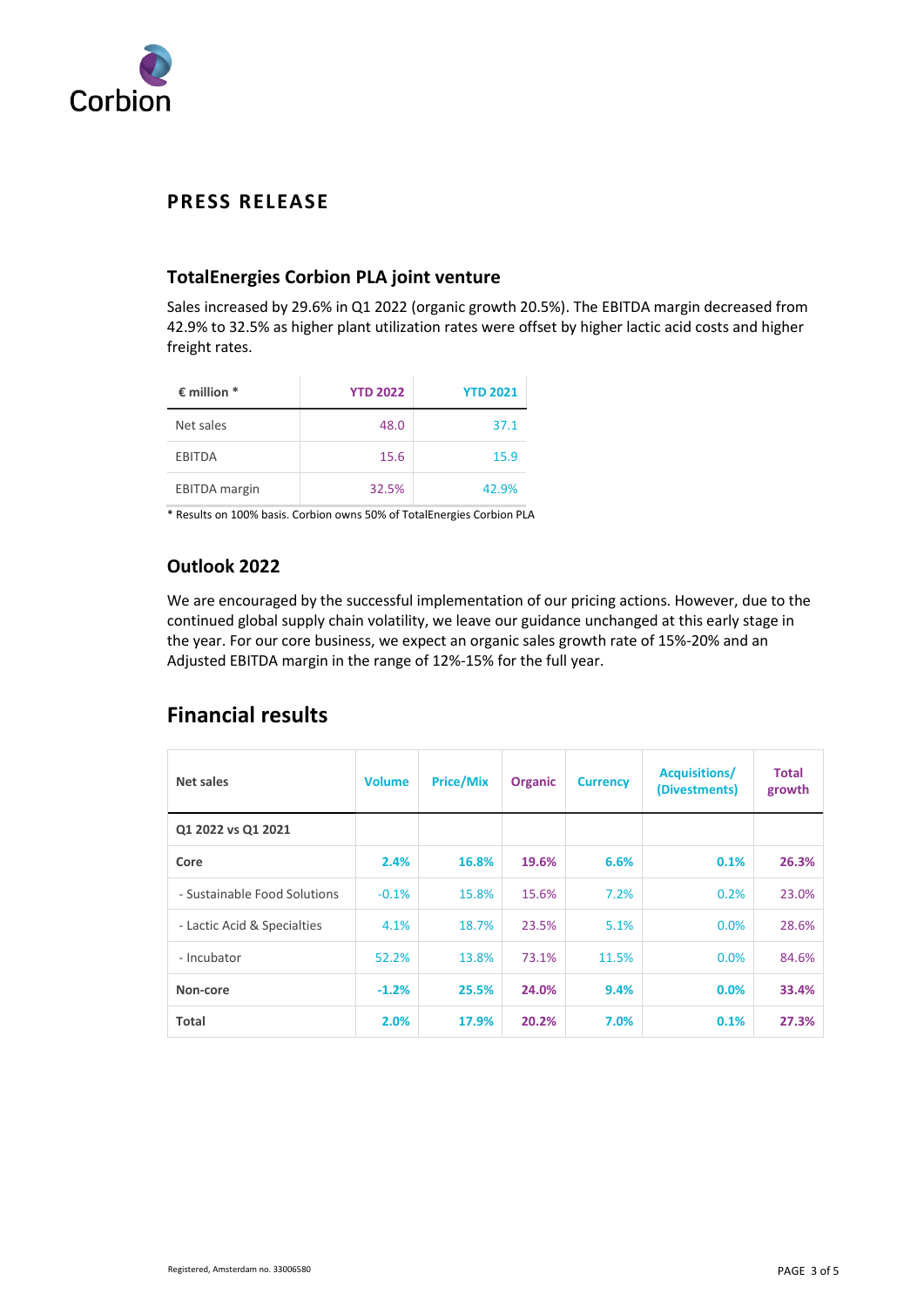

#### **Profit & Loss**

| € million                           | <b>YTD 2022</b> | <b>YTD 2021</b> | <b>Growth YTD</b> |
|-------------------------------------|-----------------|-----------------|-------------------|
| <b>Net sales</b>                    |                 |                 |                   |
| Core                                | 276.2           | 218.6           | 26.3%             |
| - Sustainable Food Solutions        | 170.8           | 138.9           | 23.0%             |
| - Lactic Acid & Specialties         | 95.8            | 74.5            | 28.6%             |
| - Incubator                         | 9.6             | 5.2             | 84.6%             |
| Non-core                            | 43.9            | 32.9            | 33.4%             |
| <b>Total Net Sales</b>              | 320.1           | 251.5           | 27.3%             |
|                                     |                 |                 |                   |
| <b>Adjusted EBITDA</b>              |                 |                 |                   |
| Core                                | 34.7            | 38.1            | $-8.9%$           |
| - Sustainable Food Solutions        | 19.8            | 23.2            | $-14.7%$          |
| - Lactic Acid & Specialties         | 19.7            | 18.3            | 7.7%              |
| - Incubator                         | (4.8)           | (3.4)           | $-41.2%$          |
| Non-core                            | 5.3             | 5.8             | $-8.6%$           |
| <b>Total Adjusted EBITDA</b>        | 40.0            | 43.9            | $-8.9%$           |
|                                     |                 |                 |                   |
| <b>Adjusted EBITDA margin</b>       |                 |                 |                   |
| Core                                | 12.6%           | 17.4%           |                   |
| - Sustainable Food Solutions        | 11.6%           | 16.7%           |                   |
| - Lactic Acid & Specialties         | 20.6%           | 24.6%           |                   |
| - Incubator                         | $-50.0%$        | $-65.4%$        |                   |
| Non-core                            | 12.1%           | 17.6%           |                   |
| <b>Total Adjusted EBITDA margin</b> | 12.5%           | 17.5%           |                   |